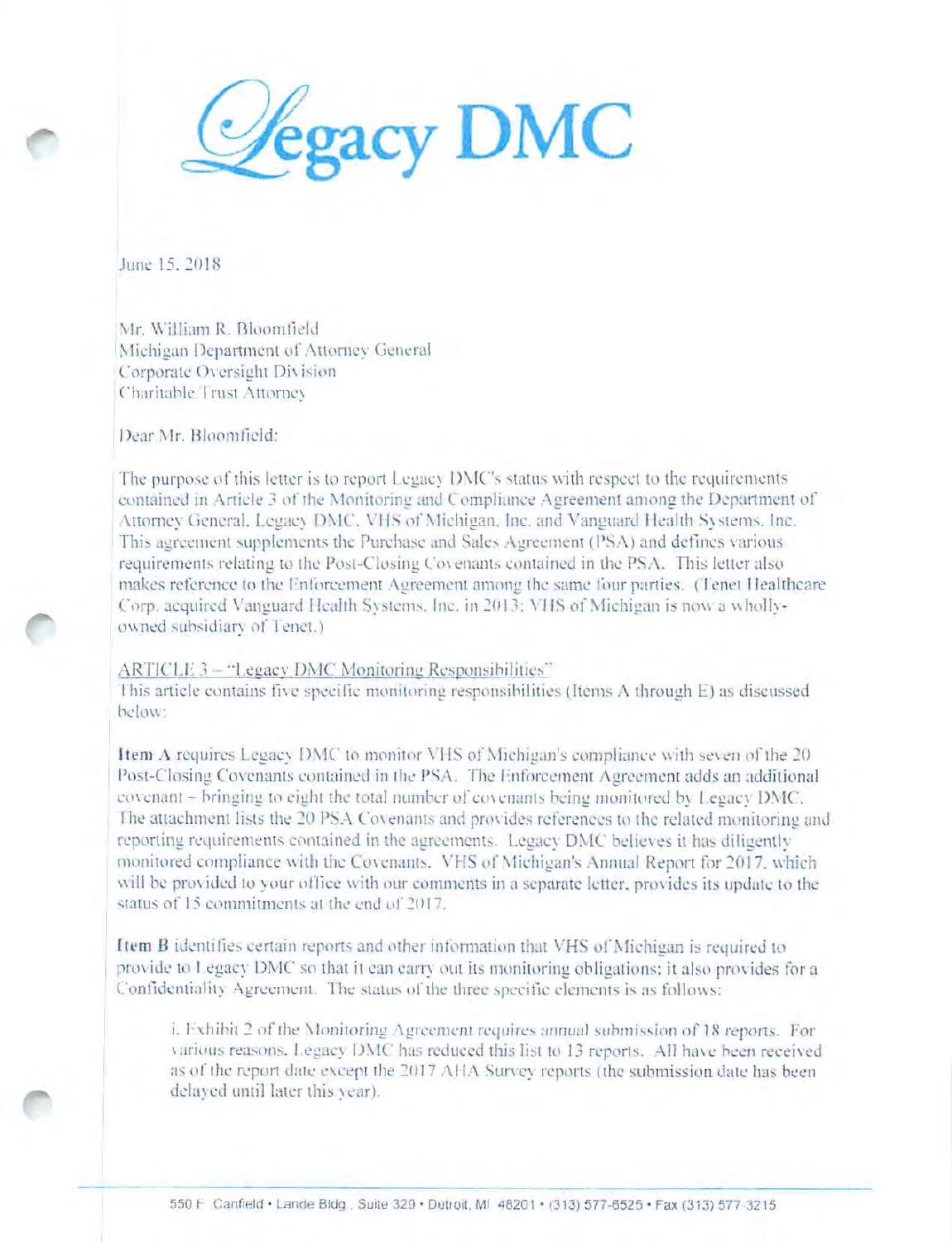ii. VHS of Michigan is required to provide additional "ordinary course of business" information if requested. Legacy DMC has made numerous such requests relating to capital expenditures in 2017. It will continue to request capital expenditure information for future years.

iii. VHS of Michigan requested an agreement to keep "proprietary and commercially sensitive information" confidential as provided in this item. A Confidentiality Agreement is in place. Mr. Conrad Mallett serves as the "DMC Officer" responsible for determining confidentiality. VHS of Michigan's 2017 Report classified financial information useful in understanding indigent and uncompensated care as confidential. as well as the findings of an independent review of its capital expenditures. The information confirms that the substantial reduction in the cost of uncompensated care continues and that the review did not identilY any errors in accounting for capital expenditures.

**Item C** requires Legacy DMC to establish a public complaint-intake procedure, to review all complaints and to investigate complaints, if appropriate. Legacy DMC has complied with this requirement of monitoring VHS of Michigan's charitable care commitment.

Although Legacy has received no complaints. a union representing nurses at Huron Valley Sinai Hospital believes that care for the indigent has declined based on the substantial decline in  $DMC$ 's charity care expense. Legacy DMC reviews information on  $DMC$ 's uncompensated care expense each quarter and has reported on the substantial decline in this expense, which includes charity care, since the Affordable Care Act and the Healthy Michigan expansion of Medicaid eligibility became effective in 2014. Legacy DMC believes that the decline reflects the impact of these programs and that its hotline would have captured complaints if indigent and low income patients were being denied service. Nevertheless, this year's annual report will include Legacy DMC's review of its complaint intake process as well as additional information to provide the public with a complete and accurate picture.

Legacy DMC established a telephone hotline and postal address to obtain patient complaints. Every contact is logged and reviewed. During 2017. no actionable complaints relating *to*  charitable care were received. Other complaints were referred to appropriate hospital departments, and other correspondence was appropriately re-directed.

The hotline contact information appears in approximately 65 locations throughout the DMC hospitals. It appears in all emergency rooms and all patient notice boards where the DMC displays its "800" telephone numbers for requesting hospital financial support and submitting patient billing complaints.

**Item D** requires Legacy DMC staff to report monthly to the Legacy DMC Board of Trustces regarding VHS of Michigan's compliance with the Post-Closing Covenants. During 2017, the Legacy DMC Board met four times. Compliance issues were discussed at each meeting. particularly on four critical commitments: the two relating to capital spending, charitable care, and the research and education commiunent.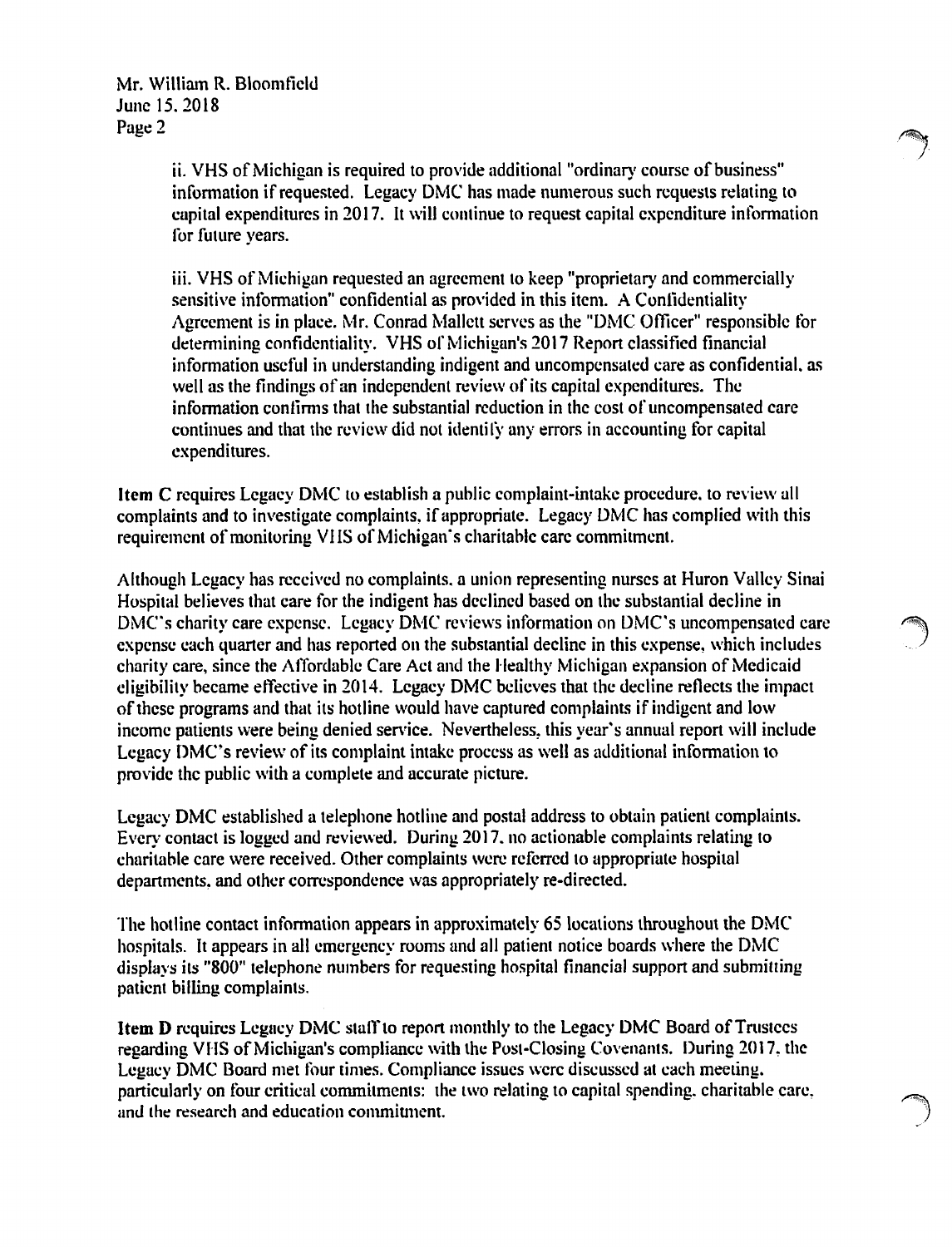Mr. William R. Bloomfield June 15, 2018 Page 3

VHS of Michigan's Chief Executive Officer. Dr. Anthony Tedeschi attended two Board meetings in 2017.

During 2018, Legacy DMC's Board of Trustees plans to meet quarterly to review updated information on the key commitments. Legacy DMC staff will alert the Trustees of material changes or serious compliance issues that arise during interim months.

Item E requires Legacy DMC to produce a written report annually and make it available to the public on a website. The 2017 report is in process and will be available to the public on the websites of the Detroit Wayne County Health Authority and the Department of the Attorney General later this vear.

## Conclusion

Legacy DMC believes the requirements of Article 3 (as modified) have been met for 2017, the seventh year of the agreement period.

Sincerely.

President

Rebular Richard Widdren

Chair

Ce: Mr. Ronald Rittenmeyer Dr. Anthony Tedeschi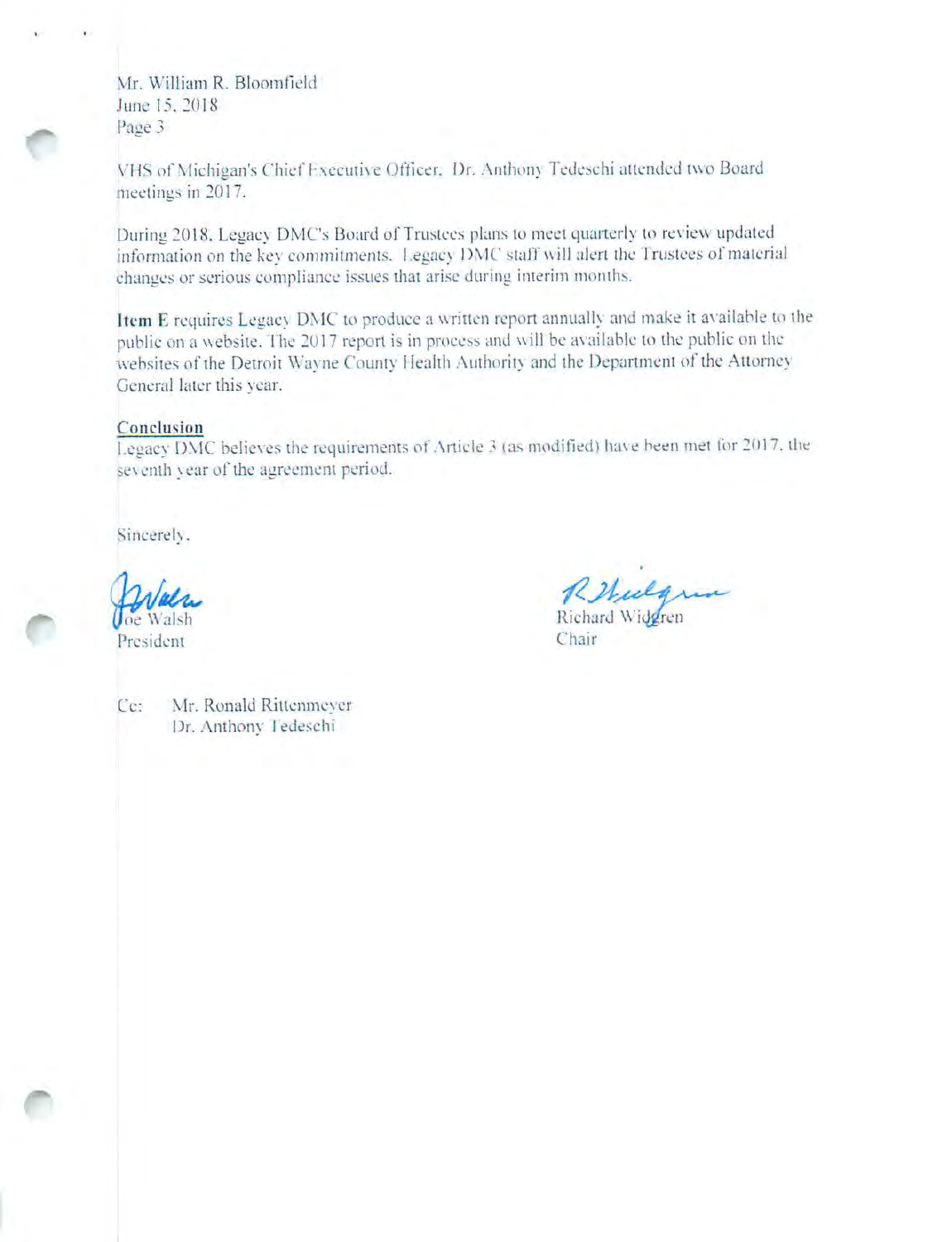# **POST CLOSING COVENANTS**

 $\curvearrowleft$ 

f

# **(15 Vanguard Reporting Requirements Underlined)**

| Section | <b>PSA Commitments</b>                             | <b>Monitoring References</b> |   |   |
|---------|----------------------------------------------------|------------------------------|---|---|
| 12.1    | Buyer Advisory Board, Hospital Advisory Board      |                              |   |   |
| 12.2    | Indigent and Low Income Care                       | Е                            | М | Q |
| 12.3    | Commitment to Maintain Hospitals and Core Services | Ε                            | М | Q |
| 12.4    | <b>Capital Expenditures</b>                        | Е                            | М | Q |
| 12.5    | The Warrant                                        | E                            |   |   |
| 12.6    | <b>Retention of Medical Staff</b>                  |                              |   |   |
| 12.7    | No Sale of Hospitals                               | E                            | M | Q |
| 12.8    | <b>Commitment to Education</b>                     |                              |   |   |
| 12.9    | <b>Commitment to Research</b>                      |                              |   |   |
| 12.10   | Karmanos Center                                    |                              |   |   |
| 12.11   | <b>Health and Wellness Initiatives</b>             |                              |   |   |
| 12.12   | <b>Supplier Diversity Program</b>                  |                              |   |   |
| 12.13   | <b>Project Genesis</b>                             |                              |   |   |
| 12.14   | Detroit-based Systems                              | E                            | М |   |
| 12.15   | <b>National Support Centers</b>                    | Е                            | М |   |
| 12.16   | <b>Naming Conventions</b>                          |                              |   |   |
| 12.17   | <b>Annual Reporting Requirements</b>               | Е                            | м |   |
| 12.18   | Post-Closing Assistance to Seller                  |                              |   |   |
| 12.19   | Renaissance Sub-zone                               |                              |   |   |
| 12.20   | <b>Donor-restricted Funds</b>                      |                              |   |   |

# Purchase and Sale Agreement - Article 12 identifies 20 Post Closing Covenants

E - Enforcement Agreement - supplemental agreement among Vanguard, DMC and Attorney General (AG) where parties recognize enforcement right by AG to certain remedies beyond those specified in the PSA (identified by "E" above). PSA remedies for any disagreement are primarily mediation/arbitration.

M - Monitoring Agreement - supplemental agreement among Vanguard, DMC and AG specifying responsibilities for Monitoring certain covenants (identified by "M" above) and information necessary to support Monitoring, as well as requiring identification of any potential conflict of interest and defining aspects of Legacy Board structure and operation.

Q - Interim Quarterly Status Report - Legacy DMC and VHS-M have agreed to certain Interim Quarterly Status Reports (identified by "Q" above), in part to carry out Monitoring Agreement responsibilities.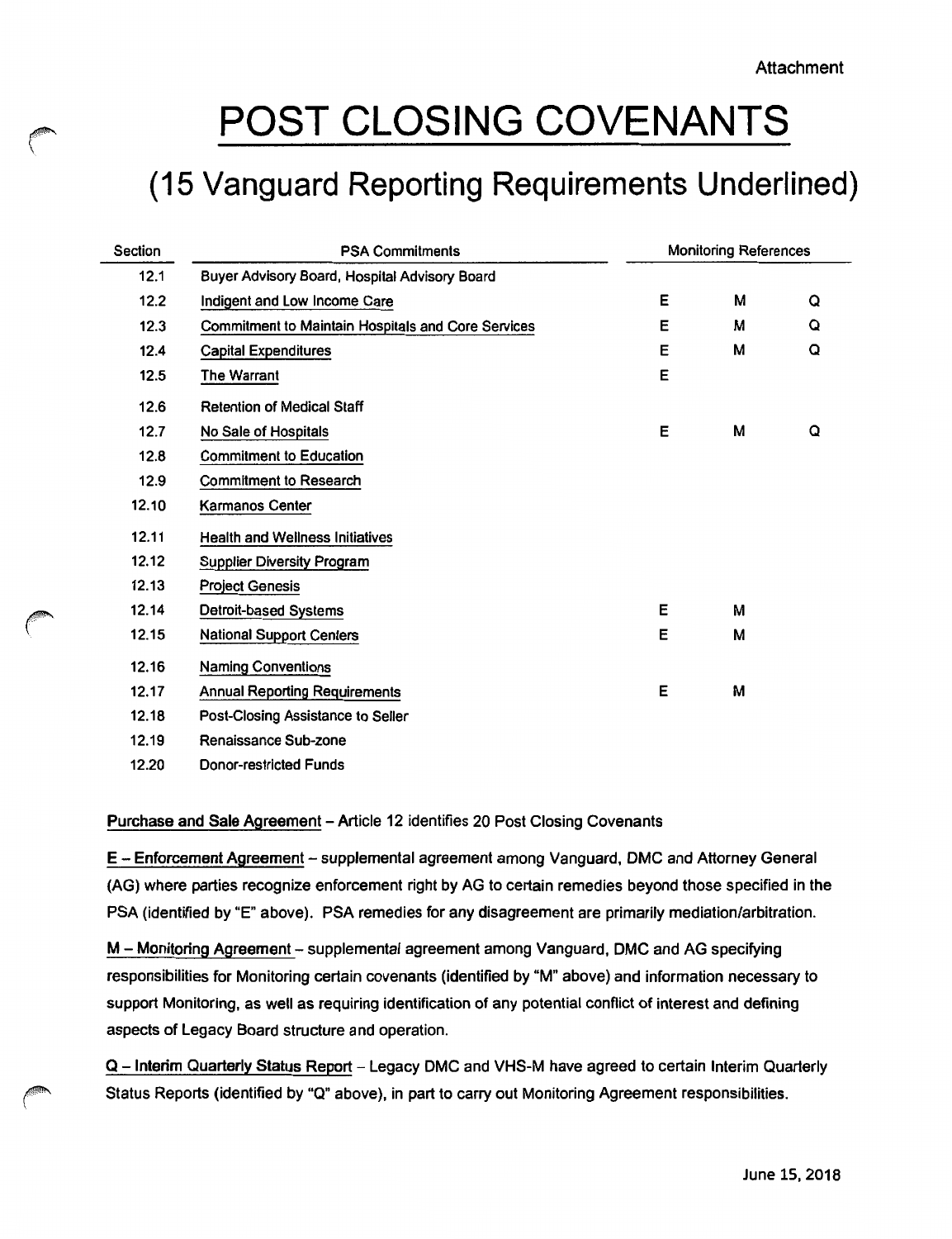**Cegacy DMC** 

June 15, 2018

Mr. William R. Bloomfield Michigan Department of Attorney General Corporate Oversight Division Charitable Trust Attorney

Dear Mr. Bloomfield:

The purpose of this letter is to confirm compliance with Article 4 of the Monitoring and Compliance Agreement among the Department of Attorney General, Legacy DMC, VHS of Michigan, Inc. and Vanguard Health Systems, Inc. This agreement supplements the Purchase and Sales Agreement (PSA) and defines various requirements relating to the Post-Closing Covenants contained in the PSA. (Tenet Healthcare Corp. acquired Vanguard Health Systems, Inc. in 2013; VHS of Michigan is now a wholly-owned subsidiary of Tenet.)

#### ARTICLE 4 - "Legacy DMC Corporate Structure"

This article contains eight specific governance requirements as discussed below:

Items A and C require Legacy DMC to submit its Articles of Incorporation and Bylaws to the Attorney General promptly before closing after making appropriate changes to reflect its obligations under the Monitoring Agreement. Legacy DMC made the necessary modifications, submitted its documents, and received the approval of the Attorney General before closing. Because of a procedural issue, the modified Articles of Incorporation were not accepted for filing. Approval for a necessary revision of the Articles was requested from the Attorney General, but approval of the modification was never obtained. Thus, the Articles of Incorporation as they existed prior to the sale remain in effect, except for a change of the name of the corporation to Legacy DMC which did receive approval from the Attorney General.

Item D stipulates that the Attorney General must approve all changes in Legacy DMC's Articles of Incorporation or Bylaws for 10 years after closing. During 2015, Legacy DMC proposed certain changes consistent with distribution of the charitable assets. The proposed changes were submitted to the Attorney General for approval. To date, formal approval of the proposed changes has not been received.

Item E establishes certain governance criteria, including the number of trustees (at least 11 and not more than 20), provision for appointment of three trustees (one each by the Mayor of the City of Detroit, the Wayne County Executive, and the Attorney General of the State of Michigan). and staggered three-year trustee terms starting in 2017.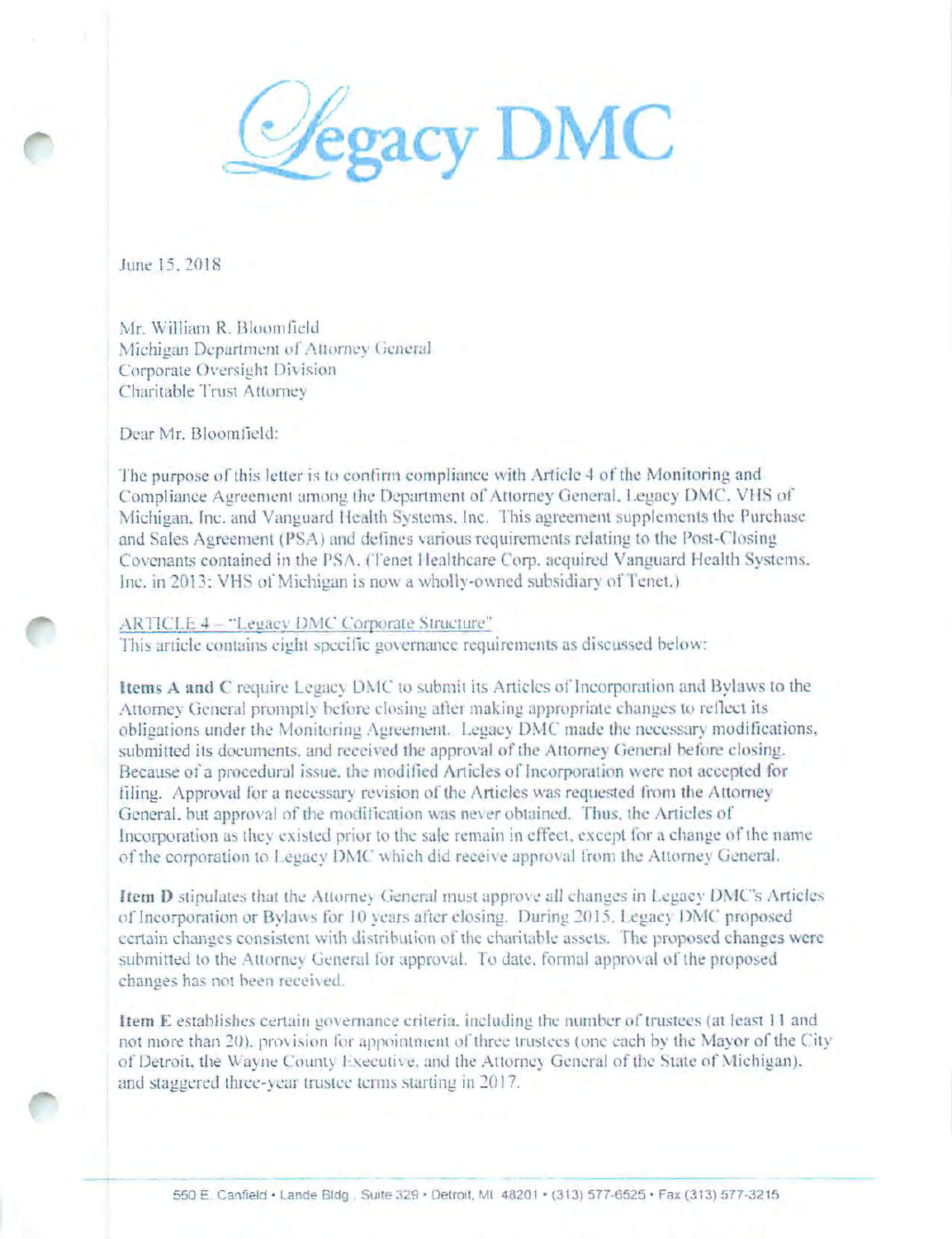Mr. William R. Bloomfield June 15, 2018 Page 2

Legacy DMC presently has 16 trustees (see Attachment) including the appointees representing Detroit (Ms. Patti Kukula), Wayne County (Mr. Marcus Ivery) and the State (Ms. Candvce Abbatt). Legacy DMC's Nominating Committee will identify candidates who meet the criteria contained in this item to fill open positions, if necessary.

Item F states that the President and Chair of Legacy DMC will oversee Vanguard's capital expenditure and hospital commitments. Legacy DMC's Chair, Mr. Richard Widgren, and President, Mr. Joe Walsh, provided this oversight.

Item H establishes certain requirements relating to Legacy DMC representation on the VHS of Michigan Advisory Board, the individual DMC hospital advisory boards, and the Vanguard Health System, Inc. Board. It also stipulated procedures relating to potential conflict of interest situations and compensation. The status of these matters is as follows:

*i.* At its December 2010 meeting, the DMC Board appointed six representatives to the VHS of Michigan Advisory Board and the hospital Advisory Boards; these representatives receive no compensation. At the same time, the DMC Board nominated a representative to the Board of Vanguard Health Systems, Inc. This representative served as a director until September 2013, when Tenet Healthcare Corp. completed its acquisition of Vanguard. Requirements relating to the compensation related to this position were met.

*ii.* No matters considered by the Legacy DMC Board have required a recusal of these members relating to a potential conflict between the interests of Legacy DMC and other entities.

### Conclusion

Legacy DMC believes the requirements of Article 4 have been met for 2017, the seventh year of the Agreement. Previous reports have provided a final status on Items B, G and H iii. Subsequent annual reports will provide updates on the remaining open requirements.

Sincerely,

President

Rilidgram Richard Widgren

Chair

Ce: Mr. Ronald Rittenmeyer Dr. Anthony Tedeschi